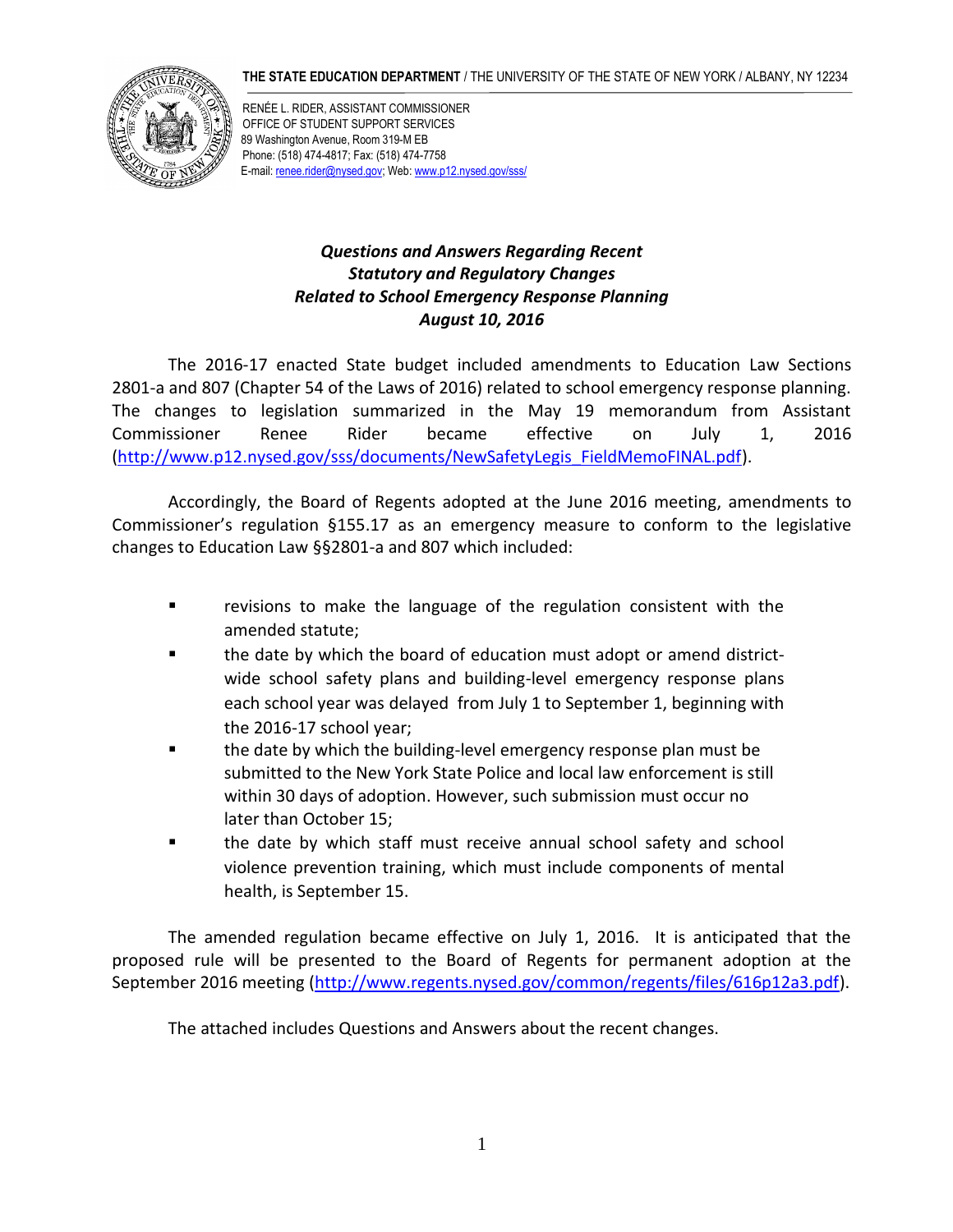### *Questions and Answers Regarding Recent Statutory and Regulatory Changes Related to School Emergency Response Planning August 10, 2016*

#### *1. What is the deadline for submitting Safety Plans and annual revisions?*

District-wide school safety plans and building-level emergency response plans must be adopted or amended by September 1st of each school year. The district-wide school safety plan must be posted on the district website. The building-level emergency response plan is secure and must be submitted to the New York State Police and local law enforcement within 30 days of adoption, but no later than October 15.

#### *2. Is there a required format for the Building-Level Emergency Response Plan?*

Beginning with the 2016-17 school year, schools will be required to use the Building-Level Emergency Response Plan Template which was developed and distributed by the New York State School Safety Improvement Team. $^1$  The template was shared with districts during statewide regional meetings that occurred during the 2014-15 school year. The template requires that schools provide essential information, in a standard predefined format. The use of a standardized format for collecting this information is the best way to ensure that police and other first responders have immediate access to this information if an emergency situation does occur in a school. The template is available to school staff at: [https://safeschools.ny.gov/.](https://safeschools.ny.gov/) Schools may include supplemental information beyond what is required by the template as an attachment to the copy of the plan that is kept in the school.

# *3. Can my district adopt different functional annexes than those included in the Building-Level Emergency Response Plan Template?*

The template developed by the New York State School Safety Improvement Team adopted standardized Federal Emergency Management Agency (FEMA) language, which includes specific definitions of vital emergency terms. Using the standardized terms and definitions for Shelter-In-Place, Hold-In-Place, Evacuate, Lock-Out, and Lock-Down will improve and streamline how emergencies are communicated to staff, students, and parents so they can react appropriately, and in a timely fashion. The terminology used in the Building-Level Emergency Response Plan Template must be used by all schools in the 2016-17 school year. The Building-Level Emergency Response Plan Template is available at [https://safeschools.ny.gov/.](https://safeschools.ny.gov/)

 $\overline{a}$ 

 $^1$  The New York State School Safety Improvement Team included staff from the New York State Police, the New York State Education Department, the New York State Division of Homeland Security and Emergency Services, and the New York State Division of Criminal Justice Services.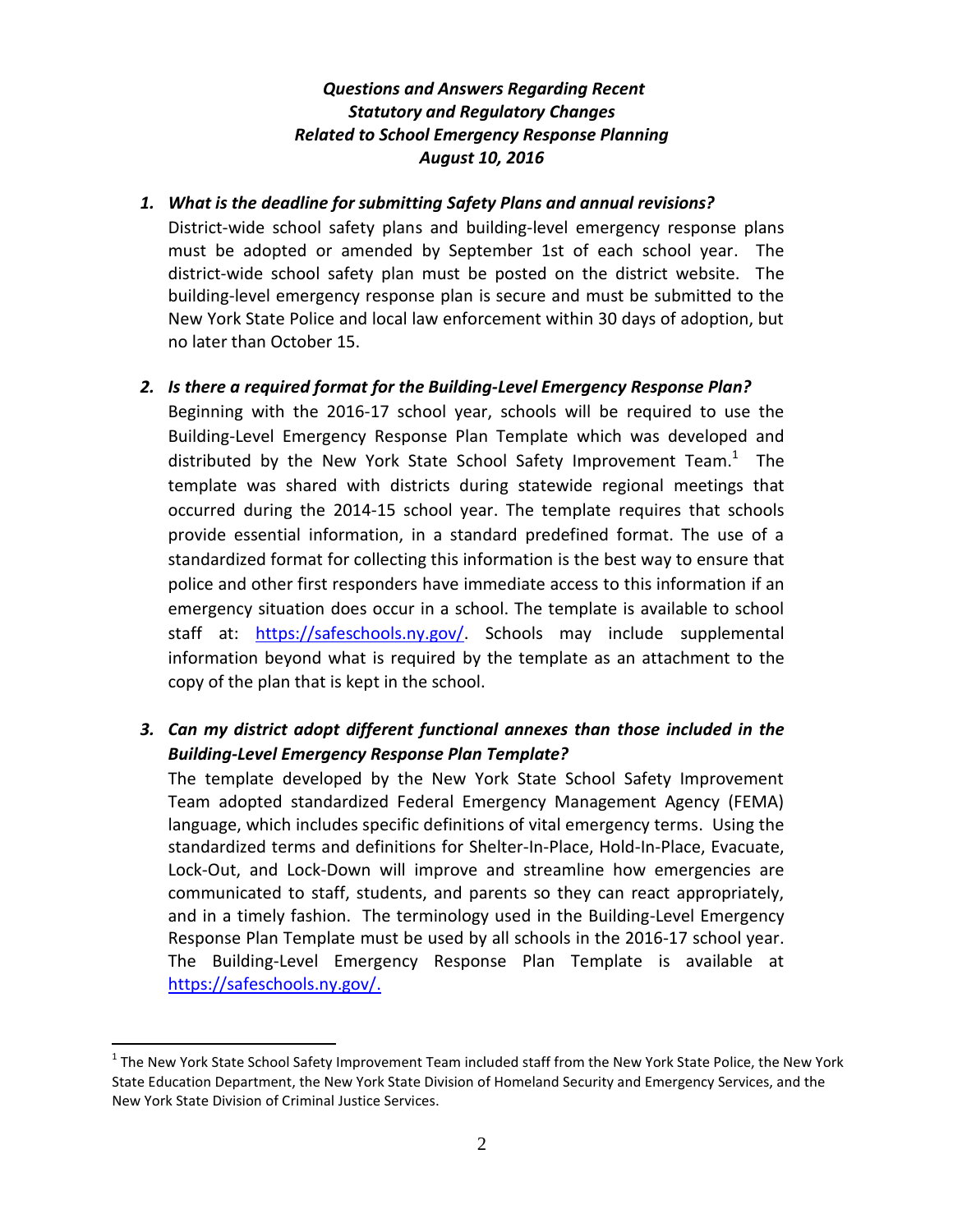# *4. How do I submit my school Building-Level Emergency Response Plan to the State Police and to Local Police?*

Beginning in fall 2016, schools will have the ability to electronically submit their Building-Level Emergency Response Plan to the New York State Police via the State Education Department Business Portal. Automated collection of Building-Level Emergency Response Plans from schools will allow the New York State Police to distribute the plans to troopers and other law enforcement in a consistent and comprehensive manner statewide. Electronic submission of building-level emergency response plans will be optional for the 2016-17 school year, however all schools are encouraged to use the new application. All schools must continue to share their emergency response plans with local law enforcement for the 2016-17 school year. Additional information about the automated collection of Building-Level Emergency Response Plans will be shared in the coming weeks.

*5. Is it a new requirement that my school must submit a copy of our School Building-Level Emergency Response Plan to the New York State Police? Do I need to submit my Safety Plan to BOCES?* 

Education Law §2801-a continues to require districts to share a copy of the Building-Level Emergency Response Plan with local law enforcement and the New York State Police, a requirement that has been in the statute since 2000. There is nothing in statute or regulation requiring a school to submit their emergency response plan to BOCES.

# *6. When will the Building-Level Emergency Response Plans be submitted electronically through the New York State Education Department (NYSED) Business Portal?*

We will begin collecting Building-Level Emergency Response Plans via an automated application that is accessed through the State Education Department Business Portal in fall 2016.

#### *7. Where do I send my District-Wide School Safety Plan?*

Education Law §2801-a and Commissioner's regulation §155.17 require each district to file a copy of its District-Wide School Safety plan with the Commissioner. To comply with this requirement, each district must post their District-Wide School Safety Plan on the district website. Districts will be required to submit the web address/URL of the District-Wide School Safety Plan as part of the Basic Educational Data System (BEDS) collection beginning in October 2016.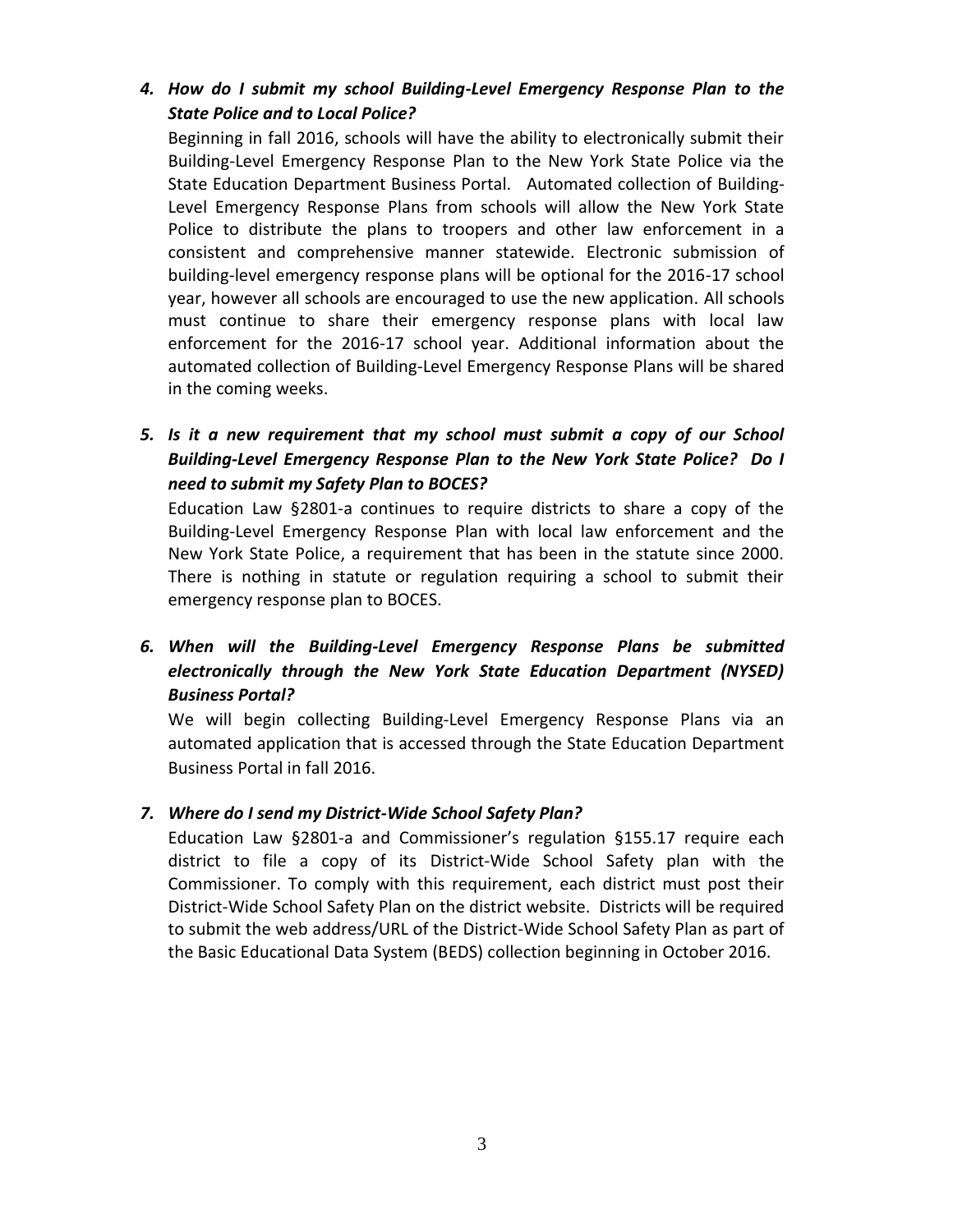#### *8. Is the requirement now that in lieu of 12 fire drills, we have 12 overall drills (4 lock down, and 8 evacuation)? Does this mean that the fire alarm does not need pulled 8 times?*

To comply with Education law §807, each school must conduct 4 lock-down and 8 evacuation drills (12 drills total) each year.<sup>2</sup> While not required by this statute, it is also recommended that schools review lock-out and shelter-in place procedures.

Annual drills should include practice and use of the alert and warning procedures, including fire alarms when appropriate, as well as communication systems and protocols, staff responsibilities, evacuation and sheltering procedures and other procedures appropriate to the type of drill being performed.

*9. What amendments took place July 1, 2016? What action will the Board of Regents take in September 2016? Will these changes be in effect 2016-17 or 2017-18?*

The Board of Regents approved emergency changes to Commissioner's regulation §155.17 in June 2016 to conform to the legislative changes to Education Law §§2801-a and 807, which became effective on July 1, 2016 and are in effect for the 2016-17 school year. It is anticipated that the Board of Regents will adopt these changes permanently at the September 2016 meeting. You can find more information about the legislative changes at: [http://www.regents.nysed.gov/common/regents/files/616p12a3.pdf.](http://www.regents.nysed.gov/common/regents/files/616p12a3.pdf)

## *10. How do I certify that my school district has completed the annual school safety training?*

Certification that all staff received training, the name and contact information for the District Chief Emergency Officer, and the web address/URL for the District-Wide Safety Plan will be collected as part of the Basic Educational Data System (BEDS) collection beginning in October 2016. The public school **district** BEDS collection will include the following questions:

- *i. Have all district and school staff received the required annual training on the building-level emergency response plan and school safety (including violence prevention and mental health components)?*
	- Yes \_\_\_\_\_\_\_\_\_\_\_ No \_\_\_\_\_\_\_\_\_\_\_

 $\overline{a}$ 

 $2$  For more specific information please see the May 19 memorandum from Assistant Commissioner Renee Rider, became effective on July 1, 2016

[<sup>\(</sup>http://www.p12.nysed.gov/sss/documents/NewSafetyLegis\\_FieldMemoFINAL.pdf\)](http://www.p12.nysed.gov/sss/documents/NewSafetyLegis_FieldMemoFINAL.pdf).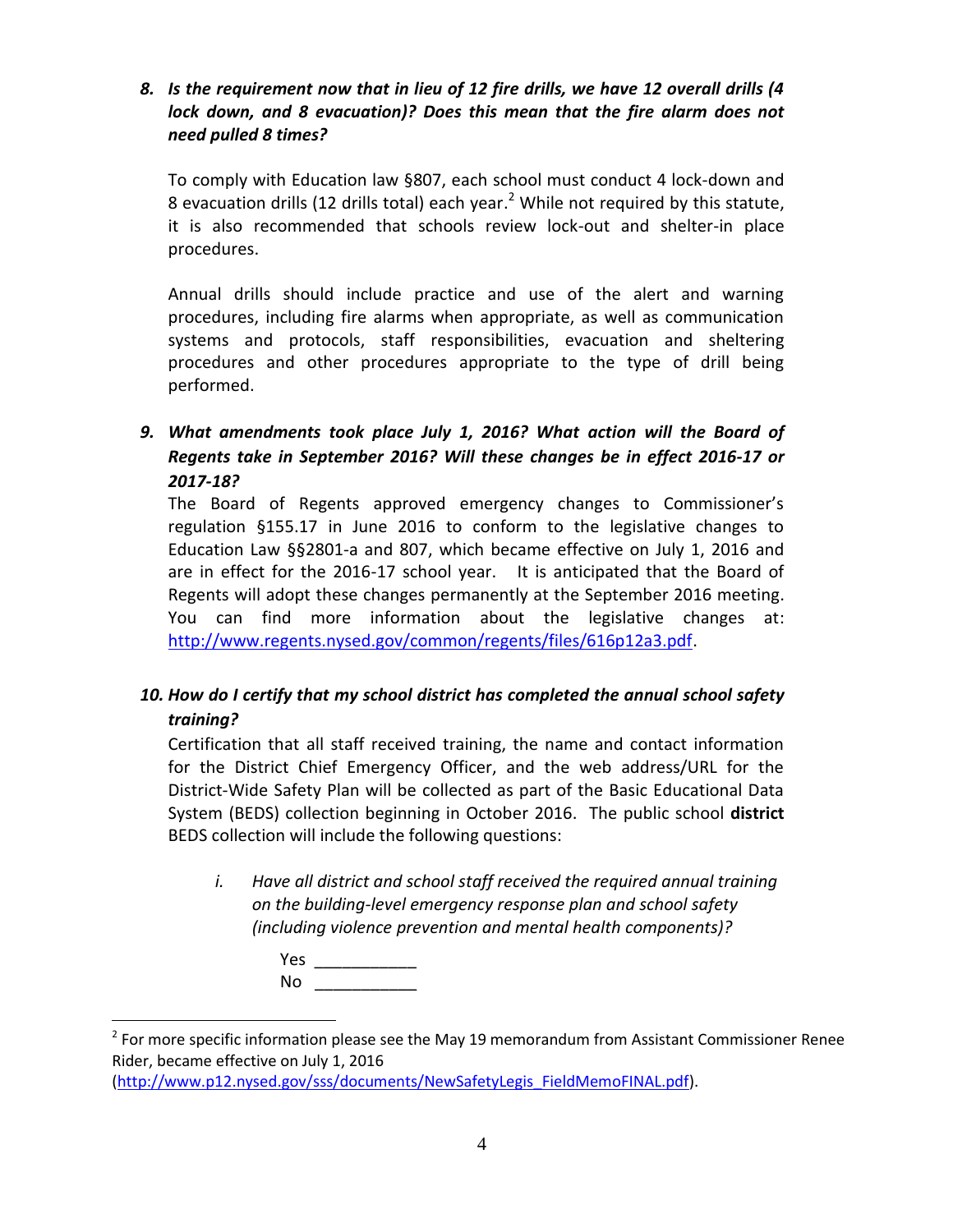*ii. Chief Emergency Officer Contact Information:*

| Name:             |  |
|-------------------|--|
| E-Mail Address:   |  |
| Telephone Number: |  |

*\_\_\_\_\_\_\_\_\_\_\_\_\_\_\_\_\_\_\_\_\_\_\_\_\_\_\_\_\_\_\_\_\_\_\_\_\_\_\_\_\_\_\_\_\_\_\_\_\_\_\_\_\_\_*

*iii. Provide the web address (URL) of the District-Wide Safety Plan below*

### *11. Are there resources to help develop a "suicide crisis handling" section in my plan?*

Education Law §2801-a now requires the district-wide school safety plan to include policies and procedures for responding to implied or direct threats of violence by students, teachers, other school personnel and visitors to the school, including threats by students against themselves, which includes suicide. In addition, the district-wide safety plan should include standards and procedures relating to assistance from external resources and crisis response teams in such a situation, including when they should be utilized. Additional resources are provided in our mental health guidance for educators available here: [http://www.p12.nysed.gov/sss/documents/MentalHealthResourcesforEducators](http://www.p12.nysed.gov/sss/documents/MentalHealthResourcesforEducators.pdf) [.pdf.](http://www.p12.nysed.gov/sss/documents/MentalHealthResourcesforEducators.pdf)

*12. Could you clarify point #8 from the May 19, 2016 memo which indicated that, "The amendments removed the Commissioner's authority to provide a waiver from the requirements of this section for a two-year period for schools that had plans in substantial compliance prior to the effective date of this section?"*

Education Law §2801-a previously contained a provision permitting the Commissioner to waive the school safety plan requirements for schools that had a plan in place prior to the original enactment in 2000. That provision was only to be in place for two years. While the provision remained in the statute, it was no longer operational because more than two years have passed since the enactment.

*13. Is public comment required on the summary of the Building-Level Emergency Response Plans whenever a change is made requiring approval by our board of education? Does this also mean that there is no longer a requirement to have a public hearing on the plan prior to board approval?*

The amendments to the statute clarified who may have access to a Building-Level Emergency Response Plan, and explicitly provide that Building-Level Emergency Response Plans are confidential and should only be shared with members of the Building-Level Emergency Response Planning Team, authorized Department or school staff, and law enforcement. As a result, school districts are no longer required to provide a summary of the Building-Level Emergency Response Plan to the public.